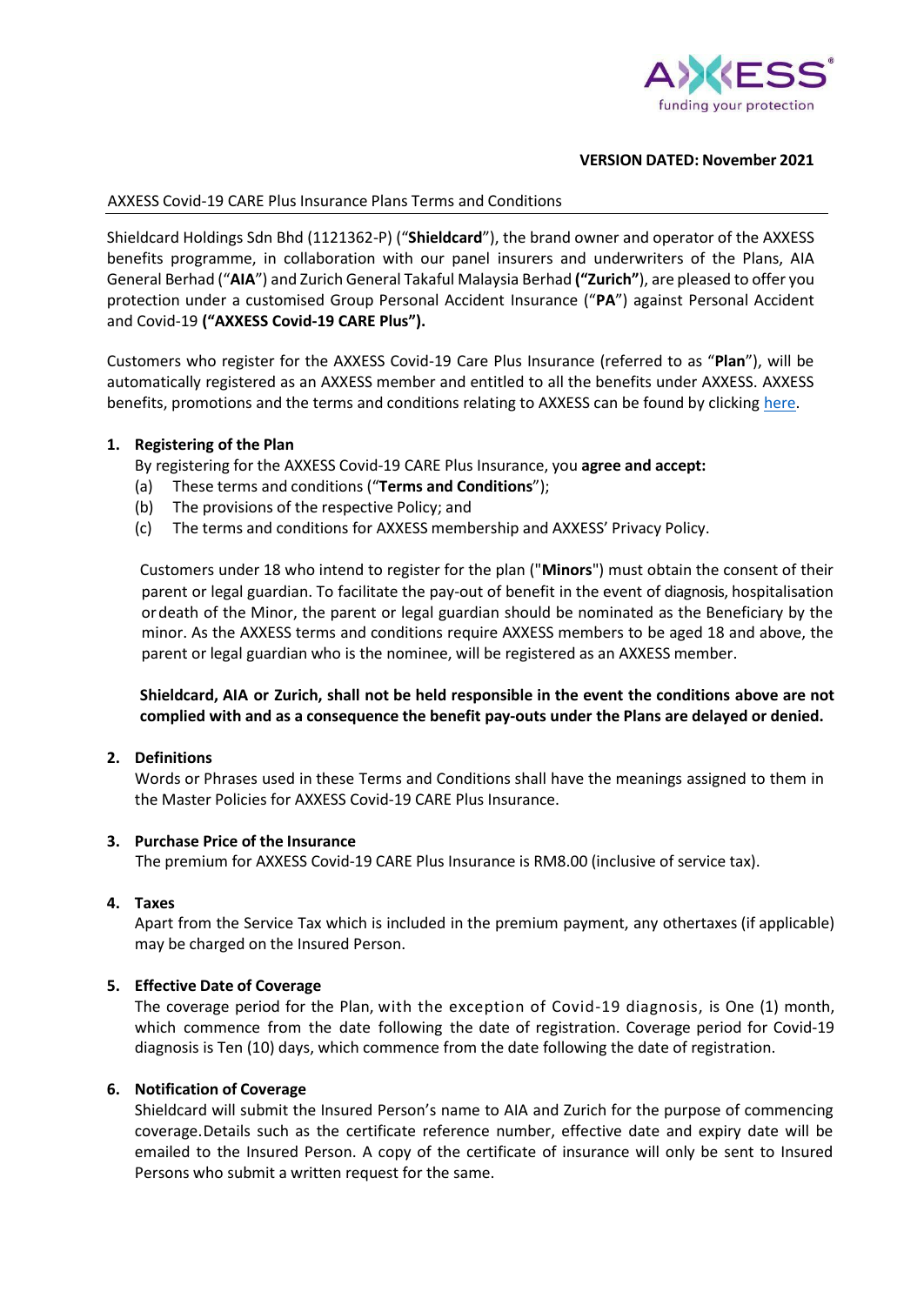

## **7. Rejection of Coverage**

Shieldcard and/or AIA and/or Zurich reserve the right to reject coverage for any applicant without having to provideany reasons whatsoever. In such event, the applicant will be notified of the rejection by email withinfour (4) days from the date of application and payment of premium.

## **8. Privacy Protection**

Shieldcard complies with all privacy laws of Malaysia in the collecting, processing, storage and other requirements relating to personal information. For further details please refer to [https://www.axxess.com.my/privacy.](https://www.axxess.com.my/privacy) In addition to the privacy laws of Malaysia such as the Personal Data Protection Act 2010, AIA and Zurich are also subject to privacy rules or guidelines which are issuedby Bank Negara Malaysia.

## **9. Claims**

Claimants may submit claims to AXXESS Customer Service or directly to AIA or Zurich. All payments (cash and/or benefits) will be made directly to the claimant according to the Policy, his/her nominee or to his/her estate if no nominee has been named. Notifications of claims should be sent to:

a) AXXESS [\(enquiry@shieldcard.com.my\)](mailto:enquiry@shieldcard.com.my)

- b) AIA [\(my.aiaonline@aia.com\)](mailto:my.aiaonline@aia.com) or WhatsApp: +6019 629 9660
- c) Zurich [\(callcentre@zurich.com.my\)](mailto:callcentre@zurich.com.my) or 1-300 888 622

## **10. Limitations for making claims**

Claims shall be accordance with the terms of the Policy and made by completing the claim documents obtained from any AIA or Zurich Branch or WhatsApp AIA at +6019 629 9660 or call Zurich at 1-300 888 622.

For claims due to diagnosis, hospitalisation or death due to Covid-19, proof of claim is to be submitted to AIA and shall include, as applicable, the COVID-19 specific tests and serology (IgM Elisa test), and death certificate.

In the event of accidental death, immediate notice of claim must be given to Shieldcard, AIA and Zurich. For accidents also, written notice of any event likely to give rise to a claim should be submitted to AIA and Zurich as soon as reasonably possible and in any case not later than thirty (30) days of the accident. Other Claims shall be made together with proof of loss within ninety (90) days from the date of suchloss.

Please refer to the Policy for other details, conditions and procedures relating to making claims.

## **11. Applicable Law**

The law applicable to the Plans and in the interpretation of the Master Policy shall be Malaysian laws.

# **12. Indemnity**

You agree that by purchasing any of the Plans, you indemnify and hold Shieldcard harmless against any losses, claims or demands made against Shieldcard whether arising directly or indirectly from your purchase of the Plans or participation in the AXXESS Programme.

## **13. Amendments to Terms and Conditions**

You acknowledge that Shieldcard may, from time to time, amend, replace or otherwise change the terms and conditions relating to the Insurance and such changes shall be deemed effective once made available via this webpage. You agree that any such amendments shall be binding on you unless the amended terms adversely affect your rights or insurance coverage in existence at the time that such amendments take effect.